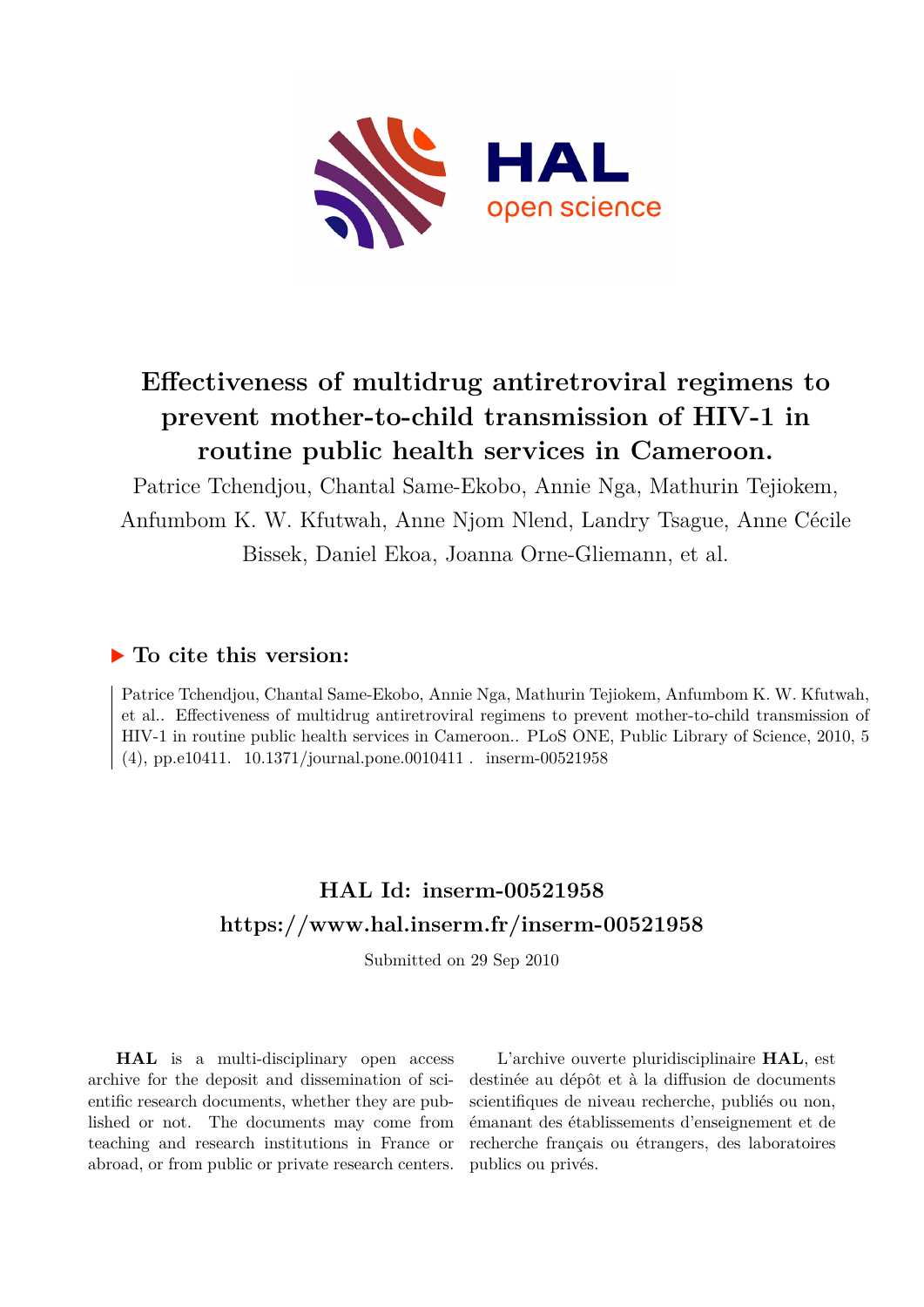# Effectiveness of Multidrug Antiretroviral Regimens to Prevent Mother-to-Child Transmission of HIV-1 in Routine Public Health Services in Cameroon

Patrice Tchendjou<sup>1</sup>\*, Chantal Same-Ekobo<sup>2</sup>, Annie Nga<sup>2</sup>, Mathurin Tejiokem<sup>1</sup>, Anfumbom Kfutwah<sup>3</sup>, Anne Njom Nlend<sup>2</sup>, Landry Tsague<sup>4</sup>, Anne Cécile Bissek<sup>4</sup>, Daniel Ekoa<sup>4</sup>, Joanna Orne-Gliemann<sup>5</sup>, Dominique Rousset<sup>3</sup>, Régis Pouillot<sup>1</sup>, François Dabis<sup>5</sup>

1 Laboratoire Epidémiologie, Centre Pasteur du Cameroun, Yaoundé, Cameroon, 2 Centre Hospitalier Essos, Yaoundé, Cameroon, 3 Laboratoire de Virologie, Centre Pasteur Cameroun, Yaoundé, Cameroon, 4 Direction de la Lutte contre la Maladie, Ministère de la Santé Publique du Cameroun, Yaoundé, Cameroon, 5 INSERM U 897, Institut de Santé Publique Epidémiologie et Développement, Bordeaux, France

# Abstract

Background: Multidrug antiretroviral (ARV) regimens including HAART and short-course dual antiretroviral (sc-dARV) regimens were introduced in 2004 to improve Prevention of Mother-to-Child Transmission (PMTCT) in Cameroon. We assessed the effectiveness of these regimens from 6–10 weeks and 12 months of age, respectively.

Methodology/Findings: We conducted a retrospective cohort study covering the period from October 2004 to March 2008 in a reference hospital in Cameroon. HIV-positive pregnant women with CD4  $\leq$ 350 cells/mm<sup>3</sup> received first-line HAART [regimen 1] while the others received ARV prophylaxis including sc-dARV or single dose nevirapine (sd-NVP). Sc-dARV included at least two drugs according to different gestational ages: zidovudine (ZDV) from 28–32 weeks plus sd-NVP [regimen 2], ZDV and lamuvidine (3TC) from 33-36 weeks plus sd-NVP [regimen 3]. When gestational age was ≥37 weeks, women received sd-NVP during labour [regimen 4]. Infants received sd-NVP plus ZDV and 3TC for 7 days or 30 days. Early diagnosis (6–10 weeks) was done, using b-DNA and subsequently RT-PCR. We determined early MTCT rate and associated risk factors using logistic regression. The 12-month HIV-free survival was assessed using Cox regression. Among 418 mothers, 335 (80%) received multidrug ARV regimens (1, 2, and 3) and MTCT rate with multidrug regimens was 6.6% [95%CI: 4.3–9.6] at 6 weeks, without any significant difference between regimens. Duration of mother's ARV regimen <4 weeks  $[OR = 4.7, 95\%$ CI: 1.3–17.6], mother's CD4 <350 cells/mm<sup>3</sup>  $[OR = 6.4, 95\%$ CI: 1.8–22.5] and low birth weight  $[OR = 4.0, 95\%$ CI: 1.4–11.3] were associated with early MTCT. By 12 months, mixed feeding [HR = 8.7, 95%CI: 3.6–20.6], prematurity [HR = 2.3, 95%CI: 1.2–4.3] and low birth weight were associated with children's risk of progressing to infection or death.

Conclusions: Multidrug ARV regimens for PMTCT are feasible and effective in routine reference hospital. Early initiation of ARV during pregnancy and proper obstetrical care are essential to improve PMTCT.

Citation: Tchendjou P, Same-Ekobo C, Nga A, Tejiokem M, Kfutwah A, et al. (2010) Effectiveness of Multidrug Antiretroviral Regimens to Prevent Mother-to-Child Transmission of HIV-1 in Routine Public Health Services in Cameroon. PLoS ONE 5(4): e10411. doi:10.1371/journal.pone.0010411

Editor: Landon Myer, University of Cape Town, South Africa

Received October 7, 2009; Accepted April 2, 2010; Published April 29, 2010

**Copyright:** © 2010 Tchendjou et al. This is an open-access article distributed under the terms of the Creative Commons Attribution License, which permits unrestricted use, distribution, and reproduction in any medium, provided the original author and source are credited.

Funding: This is a retrospective study. It was sponsored by the Centre Pasteur du Cameroun as part of its public health mission. The funders had no role in study design, data collection and analysis, decision to publish, or preparation of manuscript.

Competing Interests: The authors did not receive funds from any commercial source. The study is a retrospective study designed to evaluate the implementation of PMTCT programme in a routine service. The authors mention GlaxoSmithKline Foundation (FGSK) and ACAPFAS (association to help people living with HIV/AIDS, including doctors and nurses) in this study because it was stated in patients' file that some received support from FGSK and ACAPFAS to realise early HIV testing and to supplement formula feed.

\* E-mail: Tchendjou@pasteur-yaounde.org

# Introduction

Infection due to Human Immunodeficiency Virus type 1 (HIV-1) is one of the main causes of morbidity and mortality among children in Africa [1,2]. By the end of 2007, 33.2 million people were living with HIV/AIDS in the world, of whom about 2.5 million were children under 15 years [3]. More than 95% of all HIV-infected children are living in Africa, and most of them have acquired HIV through Mother-To-Child Transmission (MTCT) [4,5]. In the absence of interventions to prevent MTCT of HIV-1, transmission rates can reach 40% in breastfeeding populations [6]. Global estimations in 2007 show that 1,500 children were infected everyday

by HIV-1 and that 330,000 deaths in children were due to AIDSrelated conditions [3].

However, in most cases, a number of preventive measures are available to drastically reduce cases of MTCT of HIV-1. In most developed countries and some middle-income countries, such as Brazil and Thailand, implementation of effective strategies including Highly Active Antiretroviral Therapy (HAART) with scheduled caesarean sections and avoidance of breastfeeding have reduced MTCT rate to below 2% [3,4]. In resource-constrained settings, elective caesarean delivery is seldom feasible [7] and it is often neither acceptable nor safe for mothers to refrain from breastfeeding. In these settings, initial efforts to prevent HIV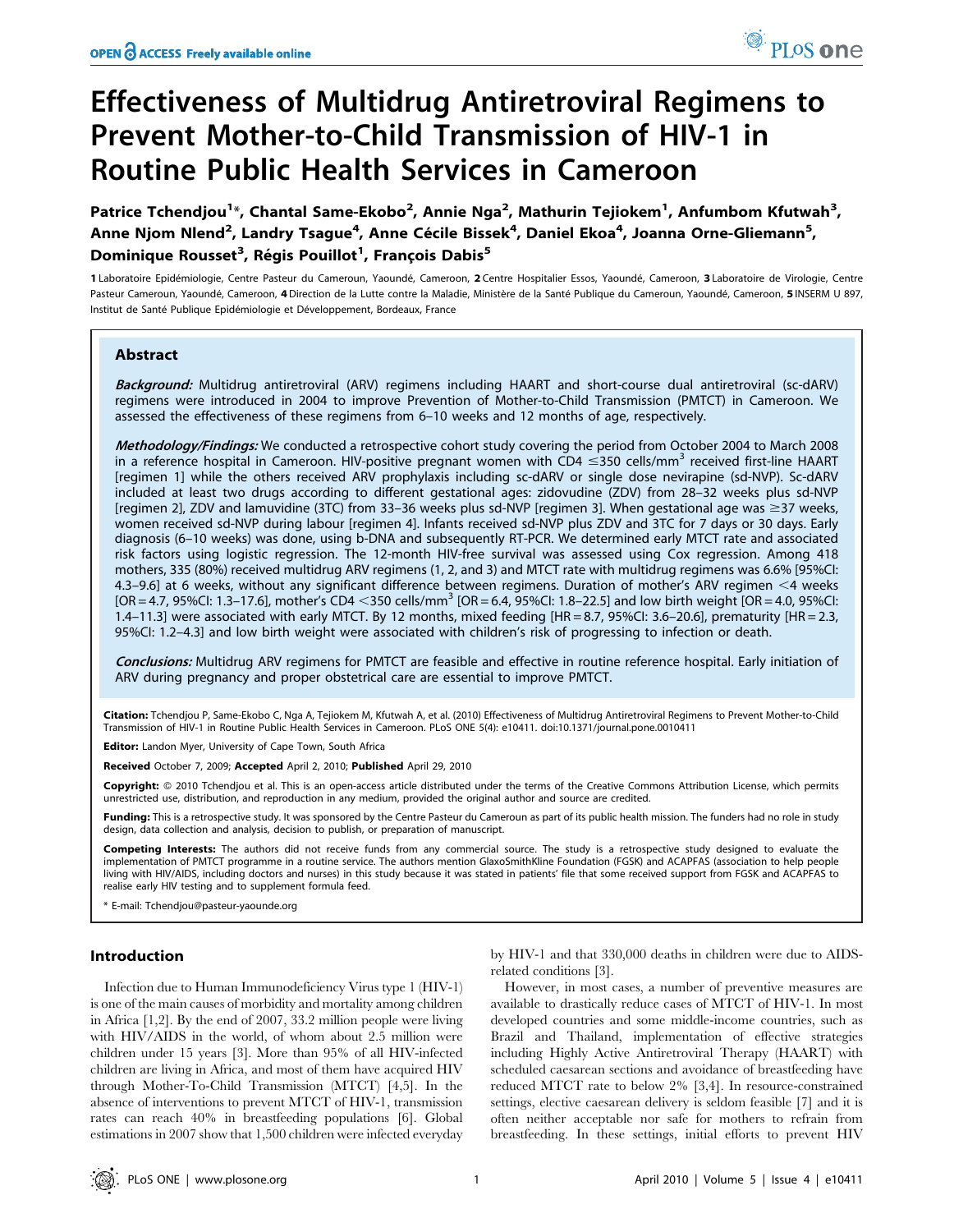infection in infants were focused on reducing MTCT around the period of labour and delivery, which accounts for one to two thirds of the overall transmission, depending on whether the mother breastfeeds or not. Antiretroviral (ARV) prophylaxis around the time of delivery alone can reduce the risk of MTCT in a breastfeeding population to almost two-fold following vaginal delivery (41–47% reduction in risk) [8,9]. Further studies in sub-Saharan Africa demonstrated that multidrug ARV regimens had greater efficacy than sd-NVP [2,10]. MTCT rates as low as 5.6% was reported with short-course (sc) multidrug ARV regimens combined with shortened breastfeeding in a research setting in Abidjan [11].

In 2004, WHO revised recommendations for the use of antiretroviral drugs for treating pregnant women and preventing HIV infection in infants, stipulating that pregnant women who need HAART for their own health should receive first-line ARV regimens as soon as possible during pregnancy. HIV-infected pregnant women without indications for antiretroviral treatment should mainly receive ARV regimen including zidovudine (ZDV) starting from 28 weeks of pregnancy plus sd-NVP and ZDV during labour, and sd-NVP plus ZDV for one week should be given to the infant [12]. Programmatic considerations and health systems constraints in most high-burden countries should be taken into consideration while adapting ARV guidelines for national PMTCT programmes. However, little information on field effectiveness of the 2004 WHO guidelines is available in the literature.

With a prevalence of HIV among pregnant women estimated at 7.3% in 2007 [3], about 20,000 new HIV infections in infants are expected each year in Cameroon without any intervention. A pilot PMTCT initiative supported by the Glaxo Smith Kline Foundation started in year 2000 and reported a MTCT rate of 13.1% at 24 months using the HIVNET-012 sd-NVP regimen [13]. The national PMTCT program was launched in 2002 based on the early results of this pilot initiative, and maternal and infant sd-NVP was recommended as first choice PMTCT regimen. In 2004, following preliminary results from the ''ANRS 1201/1202 trial'' reported in 2002 and according to revised WHO guidelines, the Cameroonian Ministry of Health revised the national guidelines for PMTCT and recommended treatment with HAART for HIVpositive pregnant women with CD4 counts  $\leq 350$  cells/mm3 and short-course combination regimens for pregnant women without indication of treatment. In 2007, a demonstrative program carried out in Abidjan reported a safe and highly effectiveness of HAART and sc ARV regimens [14]. However, data were still lacking on the routine effectiveness of these new regimens in a resourceconstrained setting and should ideally be reported as early as possible. The hypothesis assessed in this study was that the implementation of the revised multidrug ARV regimens for PMTCT would result in routine in transmission rates decreasing from 13.1% (as earlier reported in Yaounde with sd-NVP regimen [13]) to a value which could be close to 6% (the value reported in Abidjan between 2001 and 2005 [15]). We report a 6–10 weeks and 12 months effectiveness of the new regimens in a day-to-day practice in a reference hospital in Yaounde, Cameroon.

### Methods

# Study site

The study was conducted at the ''Caisse Nationale de Prevoyance Sociale (CNPS)'' hospital, a reference semi-private health facility in Yaounde, Cameroon, where PMTCT was implemented since 2000. The prevalence of HIV infection among pregnant women in Yaounde was estimated around 8% in 2004

[16]. Pregnant women received at the CNPS were characterised by their interest and willingness to use existing PMTCT services in this reference hospital. These included all pregnant women who consulted during the study period and were diagnosed HIV positive during ANC visits, and known HIV-positive women who became pregnant and attended ANC visits at this hospital during the consider time. Children involved in the study were those born to the above mentioned groups of women. In this structure, the PMTCT package proposed include the following: Voluntary counselling and testing ''opt out'', clinical and immunological assessment of women identified as HIV-infected, HAART or ARV prophylaxis, safer delivery practices, counselling and care related to nutrition (exclusive formula feeding or shortened breastfeeding) and psychosocial support, early HIV-diagnosis of children and follow-up of exposed children up to 12 months.

## Study design

We conducted a retrospective cohort study nested within a routine PMTCT program implemented according to national guidelines. The period covered by this study was October 2004 to March 2008.

#### Study population

HIV-positive pregnant women aged 18 years and older, who had received ARV (sd-NVP, sc-dARV and HAART) at the CNPS hospital, were eligible for the study with their neonates. These children had received ARV drugs at birth, and had been followedup between birth and 12 months of age. None of the participating women were involved in any clinical trial during the study period. Exclusion criteria from the study included being a second twin or a third triplet since studies have reported a lower MTCT risk for second twins and third triplets [17].

To assess the effectiveness of the new recommendations, it is important for the study to have a sufficient statistical power to demonstrate that there is a significant difference between the expected transmission rate and the transmission rate observed earlier. The minimal sample size for this comparison between expected MTCT rate (which can go down to 6%) and the observed MTCT rate (13.1%) is 223 mother-child pairs. Since files were accessible, we included more participating women who met the eligibility criteria than the minimal size required.

#### Antiretroviral interventions to prevent MTCT of HIV

CD4 cell counts of enrolled patients were performed using the flow cytometry technique (Becton Dickinson FACSCount<sup>TM</sup> System). From October 2004 to August 2006, HIV-positive pregnant women with CD4 counts inferior to 200 cells/mm<sup>3</sup> were eligible to receive HAART (according to current national guidelines) referred in this report as regimen 1. The regimen 1 included ZDV+3TC+NVP or D4T+3TC+NVP. HIV-positive pregnant women with CD4 count  $\geq$ 200 cells/mm<sup>3</sup> received shortcourse dual antiretroviral (sc-dARV) regimens, comprising shortcourse zidovudine (sc ZDV) in antepartum and sd-NVP during labour, or short-course of zidovudine+lamivudine (sc ZDV+3TC) in antepartum and sd-NVP during labour. Some women of the latter group did not receive ARV in antepartum. These ARV regimens were initiated depending on the gestational ages of pregnancies calculated from the last menstrual period: 28–32 weeks [regimen 2; sc ZDV in antepartum+sd-NVP and ZDV/ 3TC during labour+7 days ZDV/3TC in post partum]; 33–36 weeks [regimen 3; sc (ZDV/3TC) in antepartum+sd-NVP during labour+7 days ZDV/3TC in post partum] and 37 weeks or older [regimen 4; sd-NVP during labour+7 days ZDV/3TC in post partum]. Infants received sd-NVP+7 days ZDV (or ZDV+3TC) as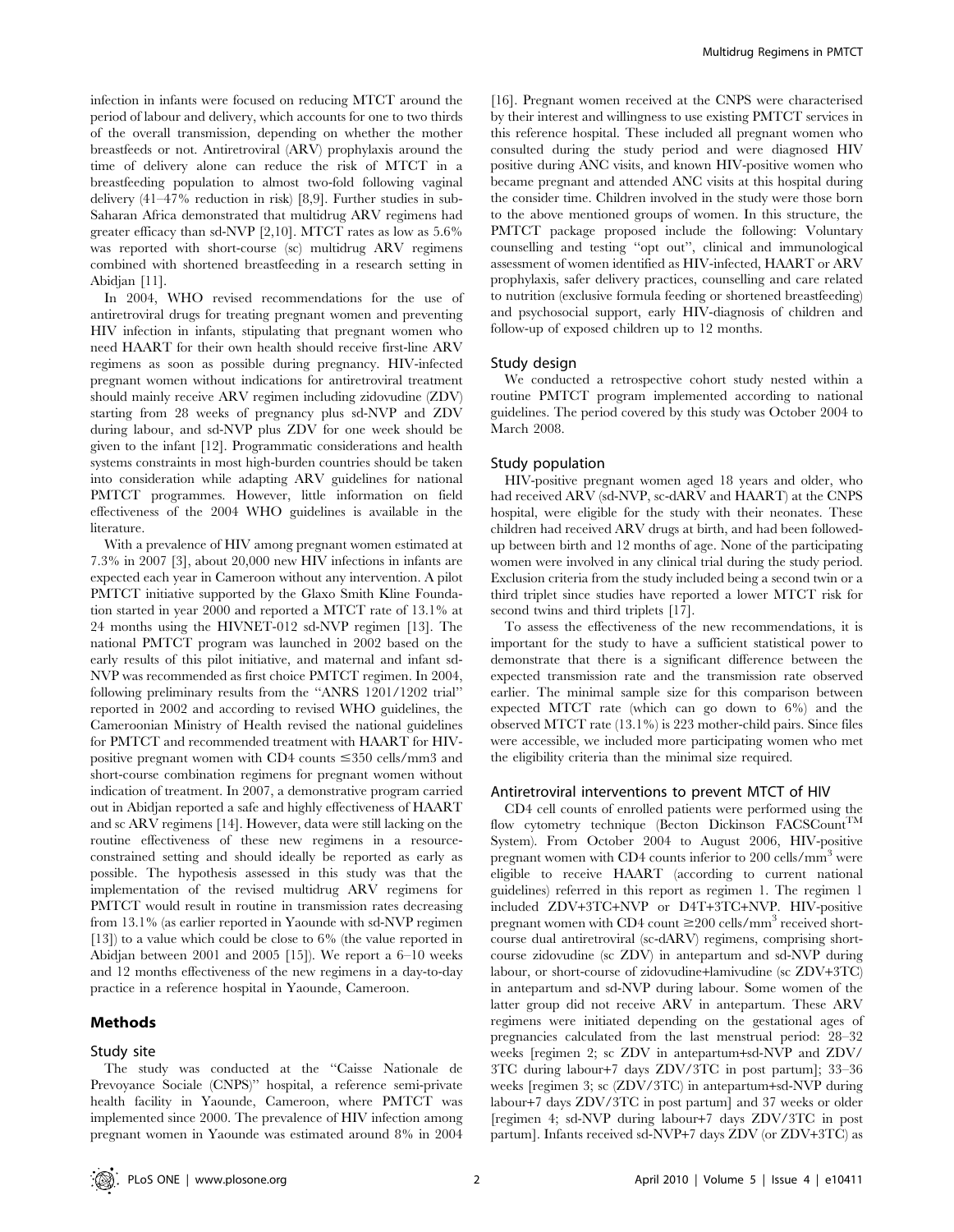standard complementary ARV regimen, or 30 days ZDV (or ZDV+3TC) if the mother had not received ARV during antenatal period. Between September 2006 and March 2008, the CD4 count threshold for HAART eligibility was raised to 350cells/ mm<sup>3</sup> , but the ARV regimens remained unchanged. All regimens were administered orally. In addition, all women received individual counselling on feeding practices as recommended by WHO. Women who chosed replacement feeding were educated on safe formula preparation and administration. Psychosocial support was offered. Apart from scheduled visits, no specific strategy to document compliance was developed.

## Follow up of participants

PMTCT interventions were administered at the antenatal clinic, laboratory, maternity and paediatric services. These services involved physicians, counsellors (voluntary HIV testing and nutrition), mid-wives, psychologists and social workers. Pregnant women were seen every month if the gestational age was 28–36 weeks, and every two weeks beyond 36 weeks. All women were encouraged to deliver in health facilities.

At birth, all children were examined by a paediatrician before discharged from the hospital. During the first visit between 6–10 weeks, in addition to clinical, psychological and nutritional followup, early diagnosis of HIV-1 infection was proposed. Before 2007, HIV diagnosis was performed by quantification of viral RNA in plasma samples using the branched DNA (b-DNA) technique (Bayer Diagnostics, Paris, France). In 2007, a real time PCR (RT-PCR) using the TaqMan technology, an in-house protocol validated by the French ''Agence Nationale de Recherche sur le Sida et les hépatites virales" (ANRS, AC 11 working group, France) replaced the b-DNA technique. Diagnosis was performed by the virology laboratory of the Centre Pasteur du Cameroun. Positive results were confirmed with a second infant specimen. All infants who were diagnosed with an early HIV-1 infection and who came back to the clinic were enrolled into the care and treatment program and initiated the antiretroviral therapy. After the first visit (6–10 weeks), children were followed every month until the age of 4 months and every trimester through the age of 15 months. At each visit, clinical and nutritional assessments were performed. Mothers were strongly encouraged to bring their children to hospital if there was any medical incident. For children aged from 9 to 12 months, peripheral blood was obtained at least three months after cessation of breastfeeding (when this was the feeding option) and tested for HIV using ELISA (enzyme-linked immunosorbent assay) technique. All confirmed HIV-positive children who returned for results were systematically enrolled into the care and treatment program and initiated on HAART.

#### Study end points

The primary end point was HIV infection through the scheduled 6-week visit window (diagnosis made between 6 and 10 weeks). By 12 months of age, children were either HIV infected, uninfected, lost to follow-up or dead. The composite end point was HIV-free survival through to 12 months with a visit window which could go up to two weeks.

#### Data collection

At each scheduled visit, information on infant's feeding practice, morbidity; mortality and all clinical events up till the age of one year were documented using patient files or registers. A questionnaire was designed to collect mother-infant pair's variables. Information missing in the medical files was abstracted from service registers. Feeding practice variables were defined according to the following: children whose mothers reported exclusive breastfeeding at each

scheduled visit between birth and 6 months were considered as exclusively breastfed; children whose mothers reported exclusive formula feeding at each scheduled visit between birth and 6 months were considered as exclusively formula-fed; and children whose mothers reported simultaneous breastfeeding and formula feeding or interrupted periods of breastfeeding with formula feeding in an inconsistent manner were considered as mixed-fed. All recorded variables were classified as either dependent or independent. Dependent variables were child HIV status at six week after birth (infected versus uninfected) and HIV-free survival of children at 12 month (free of HIV and alive versus infected or dead). Motherrelated independent variables were age, educational level, marital status, number of pregnancy, parity, premature rupture of membrane defined as rupture occurring before the beginning of the labour whatever the moment, mode of delivery, term of pregnancy (children born before 37 weeks of pregnancy were considered premature), ARV regimen and its duration, and CD4 cell counts. Children-related independent variables were date of birth, birth weight, gender, feeding practice at each scheduled visit between birth and six months, type of ARV regimen and clinical events between scheduled visits.

#### Statistical methods

Mothers' treatment had 4 modalities: regimen 1, 2, 3 and 4. Mothers were divided into 2 categories according to CD4 counts during pregnancy: CD4  $\leq$ 200 cells/mm<sup>3</sup> versus CD4  $\geq$ 200 cells/ mm<sup>3</sup> between October 2004 and August 2006; CD4  $\leq$ 350 cells/ mm<sup>3</sup> versus  $CD4 \ge 350$ cells/mm<sup>3</sup> from September 2006 to March 2008. We assumed that feeding practices reported at each visit was the one effectively done. Bivariate analyses were done using the Student's t-test to compare continuous variables and the Chisquare test to compare categorical variables. A p value $<$ 0.05 was considered significant.

Early HIV infection was used to assess short-term efficacy (6–10weeks), while HIV-free survival were used to assess long-term efficacy (12 months) of interventions implemented in routine, based on international recommendations [18]. Determinants of infant probability to become infected at 6-week was estimated using a multivariate logistic regression model [19]. We defined postnatal transmission as a child with negative HIV PCR from a sample obtained between 6–10 weeks and who later became infected. Time to event was defined as the delay between birth and the occurrence of an event (infection or death) or between birth and reaching end point. All variables associated to early child infection in univariate analysis with a significance level $\leq 0.20$  were included in the stepwise multivariate analyses, with consideration for confounding effect and interactions. The final multivariate model contained the variables with a significance level $\leq 0.05$ , but some other variables (such as mode of delivery) could be forced into the model when being considered of particular interest according to previous studies [11].

For HIV-free survival analysis, the time of the event occurrence was the date of death or the date when HIV infection was diagnosed. Data from infants lost to follow-up before reaching 12-month were censored. Probabilities of 12-month HIV-free survival for children exclusively breastfed, children exclusively formula-fed or children who practiced mixed feeding were estimated using the Kaplan-Meier methods with P values calculated using the log-rank test. Cox proportional hazards regression models [20] were used to explore determinants of HIVfree survival at 12-month. The choice of variables to be included in the final multivariate Cox model was determined using a backward stepwise procedure. All variables that met the proportional hazard assumption and associated, in univariate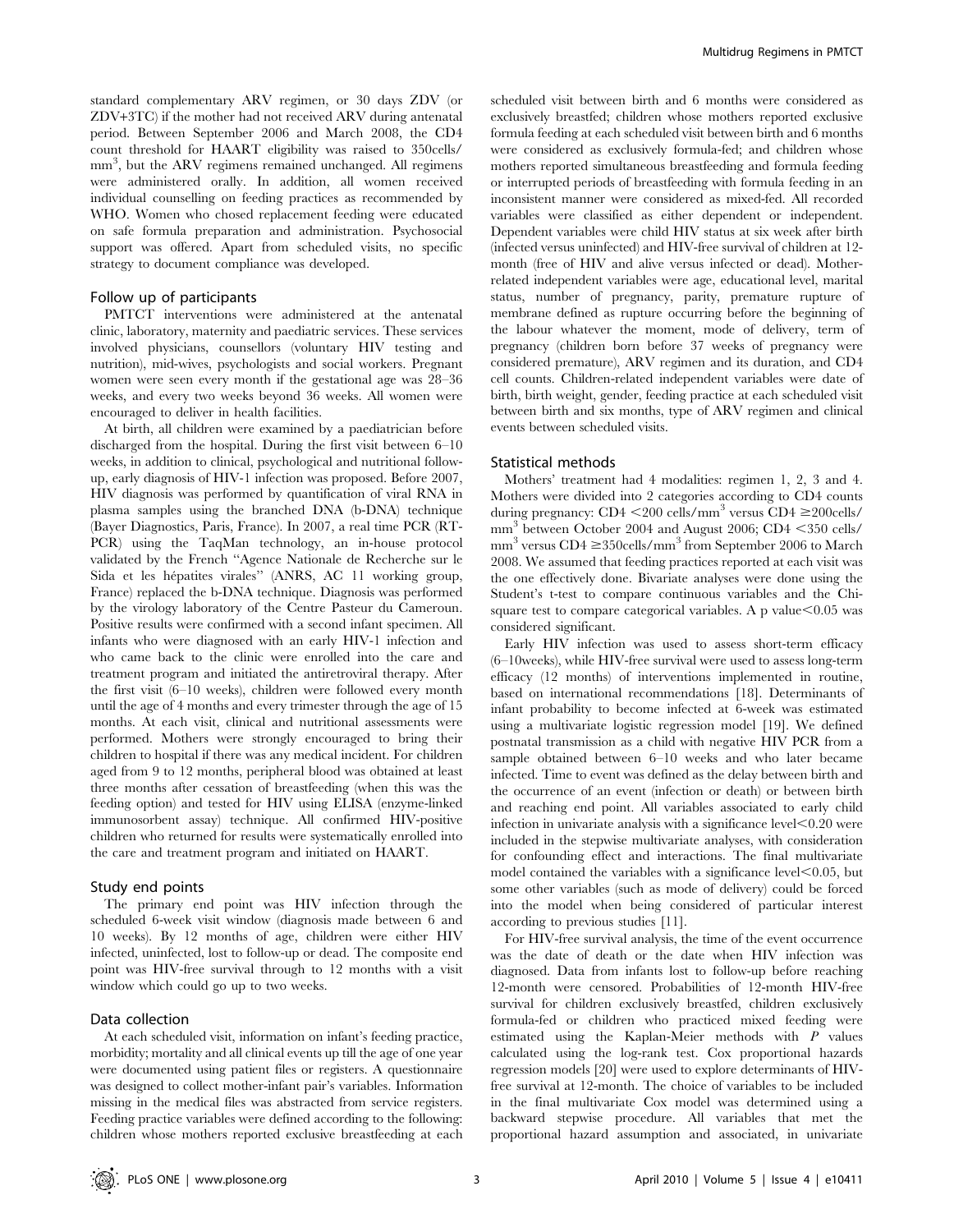analysis, with the event with a significance level $\leq 0.20$  were first included in the model. The final multivariate model contained the variables with a significance level $\leq 0.05$ . Data were managed using Epidata 3.1 software and analyzed using SAS 9.1 software (SAS Institute Inc., Cary, NC, USA). Analyses were made on an intention-to-treat basis.

# Ethical and administrative aspects

PMTCT interventions at CNPS hospital were implemented according to the national guidelines of Cameroon, under the supervision of the Ministry of Public Health (MOH). This retrospective evaluation of MOH's recommendations was approved by the technical medical division (TMD) of the CNPS hospital, the board in charge of the ethics of practices and research activities in the CNPS hospital, which gave the authorization.

#### Results

#### General characteristics

Between October 2004 and March 2008, 443 mother-infant pairs were received at the site. Among these pairs, 25 (5.6%) were considered as unexploitable data because either the children were lost to follow-up before 6 weeks of age or the files of the mothers and/or infants were incomplete. 418 eligible mothers with their children were retained for analysis. The median age of mothers was 27 years (interquartile range [IQR] 24–30 years). More than 74% (310/418) of them had at least secondary school level education, 68% were experiencing their first pregnancy or had only one previous delivery. Of 418 enrolled women, 73 (17.5%) had received regimen 1 at a median gestational age of 32 weeks, 163 (38.9%) had received regimen 2, 99 (23.7%) had received regimen 3 and 83 (19.9%) had received regimen 4. During pregnancy, CD4 cell counts were done in the weeks that followed the diagnosis of HIV or following the first ANC visit for known

HIV-positive women. The median CD4 count was 380cells/mm<sup>3</sup> (IQR 310–450cells/mm3 ). Thirty-six women (8.6%) delivered through caesarean section. Among the 418 live births, 11.2% were born to mothers who had a premature rupture of membranes. The median weight at birth was 3,000 grams (IQR 2550–3400 grams). Overall,  $22.2\%$  (93/418) had a low birth weight (<2,500 grams) and 16.3% (68/418) were born before 37 weeks of amenorrhea. More than 85% (357/418) infants were classified as exclusively formula-fed (EFF), 9.1% (38/418) were classified as exclusively breastfed (EBF) and 5.5% (23/418) were classified as mixed-fed (MF).

#### MTCT rates

Early (6–10 weeks) MTCT rate of 2.7% [2/73; 95% CI: 0.5–8.8], 7.4% [12/163; 95% CI: 4.1–12.2], 8.1% [8/99; 95% CI: 3.8–14.8] and 9.6% [8/83; 95% CI: 4.6–17.5] were registered respectively with regimens 1, 2, 3 and 4 (figure 1). Taking in consideration only women having received multidrug ARV regimens prior delivery (1, 2 and 3), overall MTCT rate was 6.6% [22/335; 95%CI: 4.3–9.6] at 6–10 weeks. At 12-months, late cumulative MTCT rate regardless of regimen type (1 to 4) was 8.1% [32/394; 95%CI: 5.7–11.1]. Postnatal transmission at 12 months was 25% [8/32; 95%IC: 12.4–42] of infected children. This occurred throughout breastfeeding. Taking into account the changes in HAART eligibility in the course of the study (October 2004 to August 2006; September 2006 to March 2008), we did not find any difference in MTCT rate after the use of multidrug regimens (8.1% Vs  $4.6\%$ ; p = 0.18).

#### Factors associated with 6–10 weeks MTCT of HIV

In univariate analysis, there was no significant difference in early MTCT rate between the ARV regimens. Mothers with CD4 counts below 350cells/mm<sup>3</sup> had a fourfold risk (OR: 4.0; 95%CI: 1.7–9.2) of MTCT. The following factors were found to be



Figure 1. Flowchart describing regimens received and MTCT rates at six weeks at the CNPS, Cameroon. Between October 2004 and March 2008, 443 mother-infant pairs were eligible for the study. Among these, 25 had unexploitable data and 418 were retained for analysis. doi:10.1371/journal.pone.0010411.g001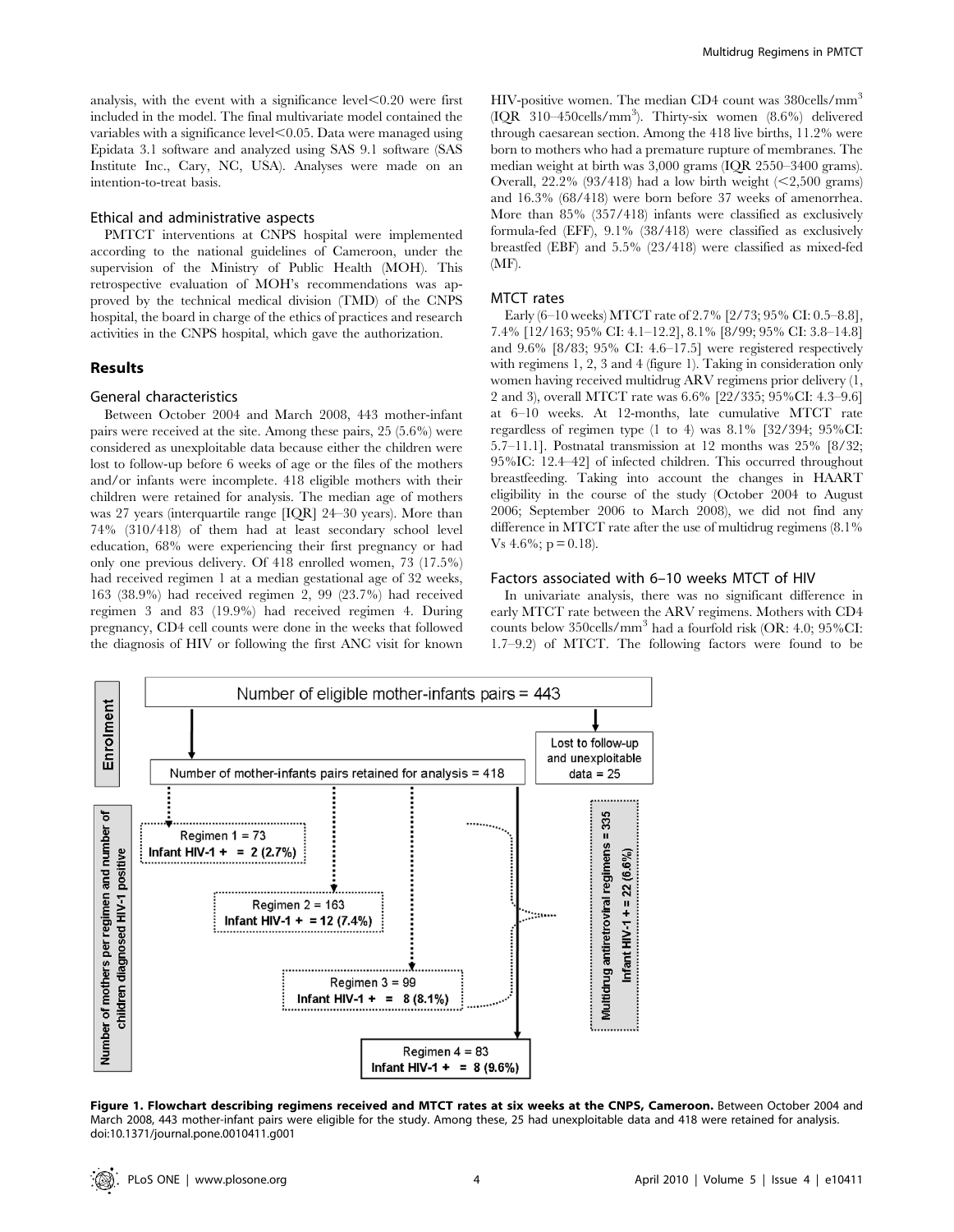Table 1. Determinants of the 6-weeks MTCT Risk (Multivariate logistic regression model), at the CNPS hospital of Yaounde in Cameroon between 2004 and 2008.

|                                | N   | OR**         | 95% CI        | P        | ORa***       | 95% CI       | $\boldsymbol{P}$ |
|--------------------------------|-----|--------------|---------------|----------|--------------|--------------|------------------|
| <b>Duration of treatment</b>   |     |              |               |          |              |              |                  |
| $\geq$ 4 weeks before delivery | 306 | $\mathbf{1}$ |               |          | $\mathbf{1}$ |              |                  |
| <4 weeks before delivery       | 112 | 6.6          | $2.9 - 15.3$  | < 0.0001 | 4.7          | $1.3 - 17.6$ | < 0.0001         |
| <b>Treatment</b>               |     |              |               |          |              |              |                  |
| Regimen 1 (HAART)              | 73  | $\mathbf{1}$ |               |          | $\mathbf{1}$ |              |                  |
| Regimen 2                      | 163 | 2.8          | $0.6 - 12.9$  | 0.18     | 0.5          | $0.05 - 4.9$ | 0.5              |
| Regimen 3                      | 99  | 3.1          | $0.6 - 15.2$  | 0.15     | 1.6          | $0.2 - 12$   | 0.6              |
| Regimen 4                      | 83  | 3.7          | $0.8 - 18.4$  | 0.15     | 2.1          | $0.2 - 18.5$ | 0.5              |
| <b>TCD4 Lymphocytes</b>        |     |              |               |          |              |              |                  |
| >350 cells/ml                  | 238 | $\mathbf{1}$ |               |          | $\mathbf{1}$ |              |                  |
| $\leq$ 350 cells/ml            | 180 | 4.02         | $1.7 - 9.2$   | < 0.001  | 6.4          | $1.8 - 22.5$ | < 0,004          |
| <b>Delivery</b>                |     |              |               |          |              |              |                  |
| Cesarean section               | 36  | $\mathbf{1}$ |               |          | $\mathbf{1}$ |              |                  |
| Normal                         | 382 | 2.9          | $0.4 - 21.7$  | 0.30     | 2.4          | $0.2 - 25.9$ | 0.46             |
| Premature rupture of membranes |     |              |               |          |              |              |                  |
| No                             | 371 | $\mathbf{1}$ |               |          | $\mathbf{1}$ |              |                  |
| Yes (before onset of labour)   | 47  | 39.9         | $16.2 - 98.7$ | < 0.0001 | 27.6         | $8.9 - 84.8$ | 0,0001           |
| <b>Birth weight</b>            |     |              |               |          |              |              |                  |
| $>$ 2500 grams                 | 325 | $\mathbf{1}$ |               |          | $\mathbf{1}$ |              |                  |
| $\leq$ 2500 grams              | 93  | 8.6          | $3.9 - 19.2$  | 0.0001   | 4.0          | $1.4 - 11.3$ | 0,008            |
| Prematurity*                   |     |              |               |          |              |              |                  |
| No                             | 68  | $\mathbf{1}$ |               |          | 1            |              |                  |
| Yes                            | 350 | 3.9          | $1.8 - 8.7$   | 0.01     | 0.82         | $0.2 - 2.9$  | 0.8              |

 $*(<sub>37</sub>$  weeks of gestation).

\*\*Crude (Univariate).

\*\*\*Adiusted (**Multivariate**).

doi:10.1371/journal.pone.0010411.t001

associated to a high risk of early MTCT: a duration of treatment shorter than 4 weeks (OR: 6.6; 95%CI: 2.9–15.3), premature rupture of membranes (OR: 39.9; 95%CI: 16.2–98.7), low birth weight (OR: 8.6; 95%CI: 3.9–19.2) and prematurity (OR: 3.9; 95%CI: 1.8–8.7). Except for prematurity, the other variables associated with early MTCT risk in univariate analysis were still found to be associated with high MTCT risk in multivariate analysis (table 1).

## Determinants of HIV-free survival

The probability of progressing to infection or death at 12-month was 17% and the infant mortality rate was 9.1%. Taking into consideration feeding practices, infant mortality rate was 5.6% (95%CI: 0.9–17.2), 8.7% (95%CI: 6–12) and 21.7% (95%CI: 8.4–41.8), among children on EBF, EFF and MF respectively  $(p<0.001)$ . By twelve month, infant mortality rates were 7.9% (95%CI: 5.5–11.1) and 20% (95%CI: 8.5–37) among uninfected and infected children respectively  $(P<0.001)$ . Mixed-fed children had poorer survival outcomes by one year of age compare to their counterpart EBF or EFF  $(p<0.001)$  (figure 2). In univariate analysis, factors associated with an increased risk of being infected or dead were: duration of treatment shorter than 4 weeks [hazard ratio (HR): 3.6; 95%CI: 2.2–5.8], mothers on regimen 4 during pregnancy (HR: 4.2; 95%CI: 1.6–11), prematurity (HR = 4.3; 95%CI: 2.6–7.0), low birth weight (HR: 5.0; 95%CI: 3.1–8.1), EBF (HR = 2.8; 95%CI: 1.5–5.4) or mixed feeding (HR = 6.9;



Figure 2. Cumulative Survival rates of children by 12 month according to mode of feeding, Cameroon. Taking in consideration defined feeding practice variables, survival curves by one year of age in each group were estimated using Kaplan Meier method. Next, survival curves between mixed-fed children (lower survival curve) and their counterpart exclusive formula-fed (middle survival curve) or exclusive breastfed (upper survival curve) were compared using the log-rank test. doi:10.1371/journal.pone.0010411.g002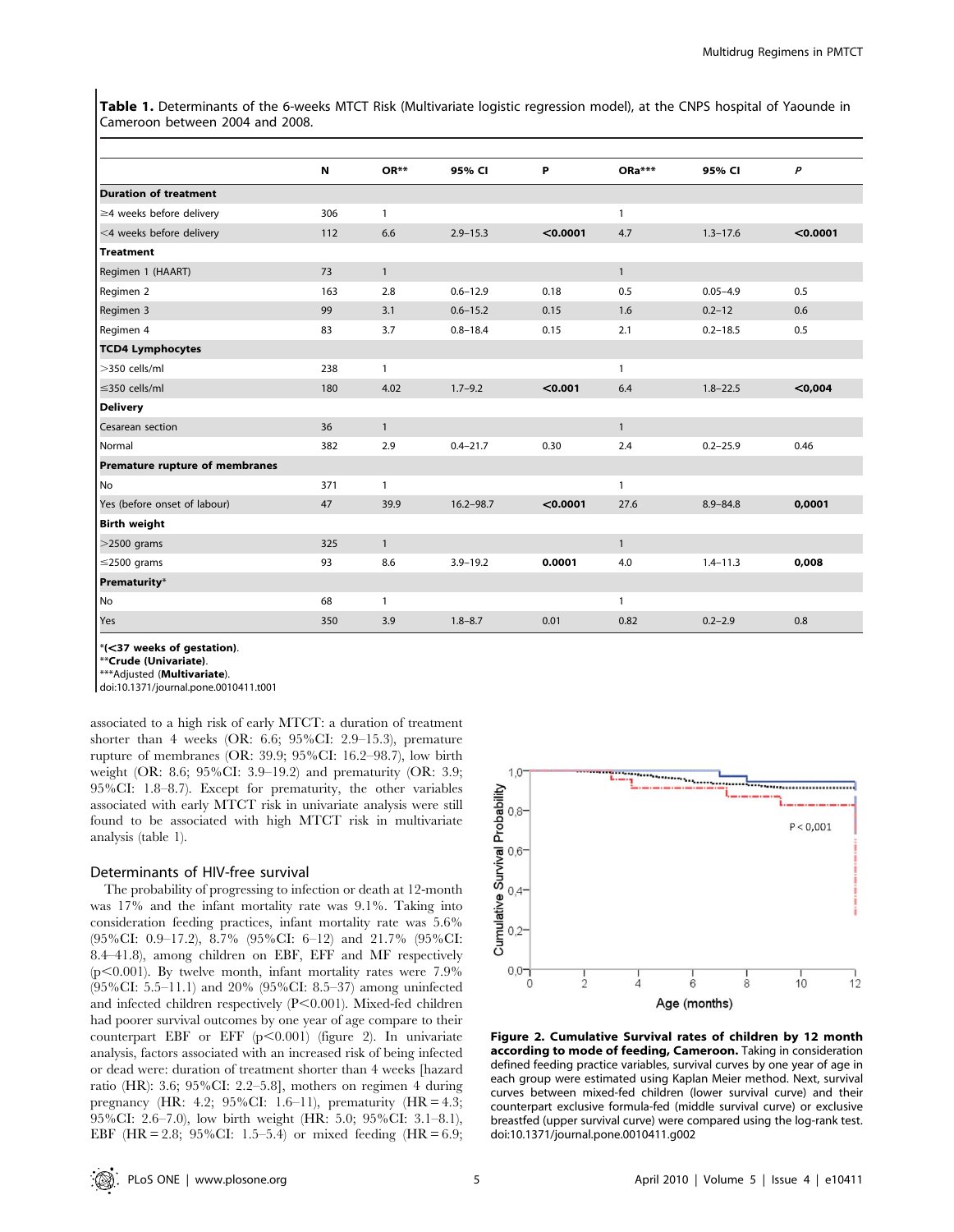95%CI: 3.9–12.4). In the multivariate analysis (table 2), prematurity, low birth weight and mixed feeding were still associated with the probability of progressing to infection or death.

# Discussion

Our study was based on a retrospective analysis of data from a routine PMTCT program in a reference hospital. To the best of our knowledge, this study presents primary results of the effectiveness of routine PMTCT interventions in Cameroon since the implementation of the new recommendations in 2004. Sources of data were patients' files and registers used for the monitoring of the services offered. Unfortunately, some pertinent variables for building a fully exploratory model such as mother's HIV-1 viral load [21], intermittent preventive treatment of malaria (IPT), child's vaccine status or prophylaxis with cotrimoxazole were not systematically recorded and could not be taken into account. The hospital where the study was carried out was reported to have good managerial and clinical practices. It was possible to access to register of the past four years as well as sources of information in antenatal, maternity, laboratory and paediatric services. All early HIV diagnosis and TCD4 lymphocytes counts were performed in the virology laboratory of the Centre Pasteur du Cameroun where results were stored in a computerized database. Few mother-infant pairs were excluded from the analysis (lost to follow-up or unexploitable files). Some of these infants might have been HIVinfected and this could have led to an overestimate of the effectiveness of the new regimens. Also, the association between duration of regimens and MTCT risk similarly could have been overestimated, since analysis were realised in an intent-to-treat basis. However, the observations we made in this reference health facility in Yaounde give reliable information of additional benefits

gained by implementing multidrug ARV regimens in PMTCT. This might not be fully representative of results that would be expected from comparable PMTCT interventions in other sites in semi-urban or rural areas in Cameroon, where health workers may be less skilled, and operational contexts vary considerably.

In this study, the proportion of children with low birth weight was 22.3%. This proportion was greater than the 7.8% previously reported in Cameroon among children born to uninfected women [22], but was comparable to the figures reported in children born to HIV infected mothers having received similar ARV regimens for PMTCT in African settings with comparable HIV prevalence [11,14]. The difference in weight observed between children born to HIV-positive women that were enrolled in this study and uninfected women in Cameroon could be due to their mothers' HIV serological status. The in utero exposure of children enrolled in this study to antiretroviral drugs could also be another explanation to this discrepancy [14,23].

We observed three distinct feeding practices in our sample: exclusive formula feeding (86%), exclusive breastfeeding (9%) and mixed feeding (5%). Formula feeding of children born to HIV infected women had been previously described as acceptable and feasible in Yaounde [13]. The higher proportion of EFF observed in this study compared to other African population could be explained by a large number of mothers matching to AFASS (Acceptable, Feasible, Affordable, Sustainable, Safe) criteria according to WHO recommendations [24]. Formula feeding was reported feasible in relatively resource-limited settings if adequate water supply was available, and when women received intensive education and counselling [25]. Concerning mixed feeding which was found to be an important risk factor for infection or death, the proportion reported was as low as the 5% reported in a clinical research in Botswana [26]. A similar finding has been reported in

|                                | $\boldsymbol{\mathsf{N}}$ | $HR**$       | 95% CI       | P      | $HRa***$     | 95% CI       | P     |
|--------------------------------|---------------------------|--------------|--------------|--------|--------------|--------------|-------|
| <b>Duration of treatment</b>   |                           |              |              |        |              |              |       |
| $\geq$ 4 weeks before delivery | 288                       | $\mathbf{1}$ |              |        | 1            |              |       |
| <4 weeks before delivery       | 106                       | 3.6          | $2.2 - 5.8$  | 0.001  | 1.1          | $0.5 - 2.4$  | 0.8   |
| <b>Treatment</b>               |                           |              |              |        |              |              |       |
| Regimen 1 (HAART)              | 66                        | $\mathbf{1}$ |              |        | $\mathbf{1}$ |              |       |
| Regimen 2                      | 153                       | 1.8          | $0.7 - 4.7$  | 0.3    | 0.9          | $0.3 - 2.8$  | 0.9   |
| Regimen 3                      | 94                        | 2.7          | $0.9 - 7.1$  | 0.05   | 1.3          | $0.4 - 3.7$  | 0.7   |
| Regimen 4                      | 81                        | 4.2          | $1.6 - 11$   | 0.004  | 1.9          | $0.6 - 6.5$  | 0.3   |
| Feeding                        |                           |              |              |        |              |              |       |
| Formula feeding                | 335                       | $\mathbf{1}$ |              |        | $\mathbf{1}$ |              |       |
| <b>Exclusive breastfeeding</b> | 36                        | 2.8          | $1.5 - 5.4$  | 0.02   | 2.1          | $0.9 - 6.0$  | 0.06  |
| Mixed Feeding                  | 23                        | 6.9          | $3.9 - 12.4$ | 0.0001 | 8.7          | $3.6 - 20.6$ | 0.001 |
| <b>Birth weight</b>            |                           |              |              |        |              |              |       |
| $>$ 2500 grams                 | 305                       | $\mathbf{1}$ |              |        | $\mathbf{1}$ |              |       |
| $\leq$ 2500 grams              | 89                        | 5.0          | $3.1 - 8.1$  | 0.001  | 1.9          | $1.1 - 3.6$  | 0.03  |
| Prematurity*                   |                           |              |              |        |              |              |       |
| No                             | 332                       | $\mathbf{1}$ |              |        | $\mathbf{1}$ |              |       |
| Yes                            | 62                        | 4.3          | $2.6 - 7.0$  | 0.0001 | 2.3          | $1.2 - 4.3$  | 0.009 |

Table 2. Determinants of risk of progression to HIV-infection or death (Multivariate Cox proportional Hazards model) at the CNPS hospital of Yaounde in Cameroon between 2004 and 2008.

 $*(<sub>37</sub>$  weeks of gestation).

\*\*Crude (Univariate).

\*\*\*Adjusted (Multivariate).

doi:10.1371/journal.pone.0010411.t002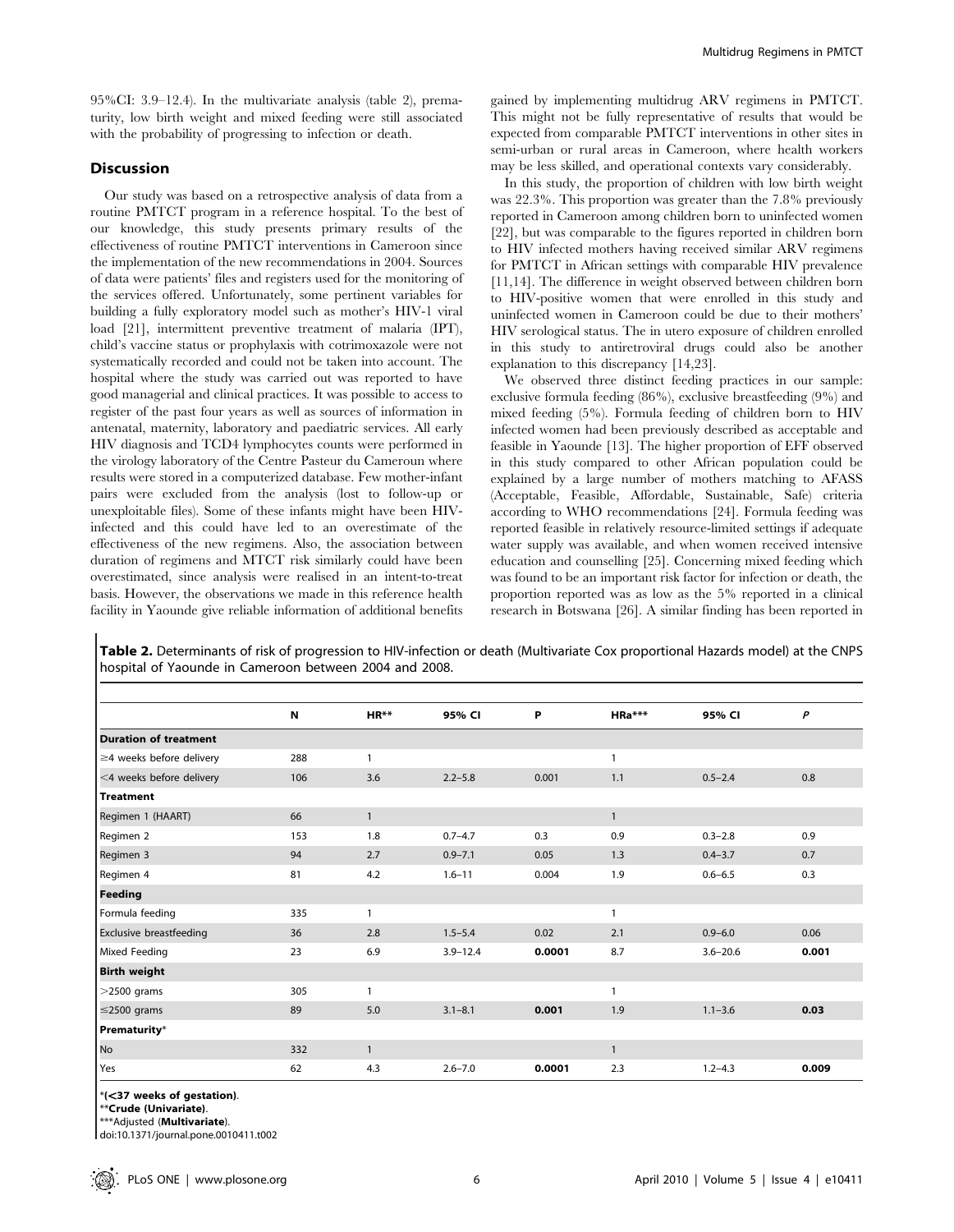Cameroon. A low proportion of mothers who switch to mixed feeding among a group of women who opted for formula feeding was observed. Such women rarely modify their feeding option by associating breastfeeding [27].

We observed programmatic changes in HAART eligibility during implementation of the public health program that we evaluated but this did not have an impact on MTCT rate in the two periods. Also, final results of children were considered regardless of the period since they were no difference in the sensitivity of the 2 methods as concerns detection of HIV infection at 6 weeks. The MTCT rate achieved with multidrug regimens at 6 weeks after birth was significantly lower than the 13.1% reported with HIVNET 012 protocol in Yaounde [13]. The result was close to the 7% reported in Botswana national PMTCT program [28]. It was also close to the 6.9% reported in a clinical trial in Malawi with a drug regimen equivalent to regimen 2 in our study [29]. Comparable results were also reported in the ANRS ''Ditrame plus'' study in Abidjan, where MTCT rates using protocols identical to regimen 2 and 3 were respectively 8.9% (95%CI: 5.3%–12.3%) and 5.9% (95%CI: 3.4%–8.5%) among children receiving FF. Duration of ARV regimens more than four weeks was very important for a better reduction of MTCT risk. Influence of a longer duration of antiretroviral prophylaxis on efficacy under research conditions has been reported earlier in Côte d'Ivoire [10] and in Botswana [30]. Altogether, sc ARV regimens in routine conditions in Cameroon showed a level of effectiveness comparable to the one observed during research activities [15] and can reduce the risk of MTCT to fewer than 7%. Therefore, our data show that regimens recommended by WHO in developing countries beyond sd-NVP, and outside of research settings, can be effective in routine use, although MTCT rate is still far from reaching the 5% target [31]. This should encourage key stakeholders and health professionals in limited settings to reinforce measures for increasing access to multidrug ARV regimens. Between 6 weeks and 12 months, the postpartum transmission due to breastfeeding was 25%. This was comparable to 14% and 29% reported in studies in developing countries [31,32]. The probability of infection or death at 12-month was 17%. This did not vary significantly when comparing EBF and EFF groups. Infant mortality rates at 12-month were 7.5% and 20% respectively, among uninfected children and children found infected at 6 weeks. By age of one year, infant mortality among infected children was significantly higher. Early HIV-infection had

#### References

- 1. Tindyebwa D, Kayita J, Musoke P, Eley B, Nduati R (2006) Handbook on Paediatric AIDS in Africa. Kampala: ANECCA. 260 p.
- 2. UNAIDS (2005) AIDS epidemic update: December 2005. Geneva: UNAIDS.
- 3. UNAIDS (2007) AIDS epidemic update: December 2007. Geneva: UNAIDS.
- 4. Mofenson LM, McIntyre JA (2000) Advances and research directions in the prevention of mother-to-child HIV-1 transmission. Lancet 355: 2237–2244.
- 5. Coutsoudis A, Goga AE, Rollins N, Coovadia HM, on behalf of the child health Group (2002) Free formula milk for infants of HIV-infected women: blessing or curse? Health Policy Plan 17: 154–160.
- 6. Nduati R, John G, Mbori-Ngacha D, Richardson B, Overbaugh J, et al. (2000) Effect of Breastfeeding and Formula feeding on Transmission of HIV-1: A randomized clinical trial. JAMA 283(9): 1167–1174.
- 7. Stanton CK, Holtz SA (2006) Levels and trends in caesarean birth in the developing world. Studies in Family Planning 37(1): 41–48.
- 8. Jackson JB, Musoke P, Fleming T, Guay LA, Bagenda D, et al. (2003) Intrapartum and neonatal single-dose nevirapine compared with zidovudine for prevention of mother-to-child transmission of HIV-1 in Kampala, Uganda: 18-month follow-up of the HIVNET 012 randomised trial. Lancet 362(9387): 859–868.
- 9. Guay LA, Musoke P, Fleming T, Bagenda D, Allen M, et al. (1999) Intrapartum and neonatal single-dose nevirapine compared with zidovudine for prevention of mother-to-child transmission of HIV-1 in Kampala, Uganda: HIVNET 012 randomised trial. Lancet 354: 795–802.
- 10. Leroy V, Sakarovitch C, Cortina-Borja M, McIntyre J, Coovadia H, et al. (2005) Is there a difference in the efficacy of peripartum antiretroviral regimens

been previously reported associated with a greater mortality among children [33]. In this study, the main risk factors of progressing to HIV-infection or death included mixed-feeding, pre-term birth and low-birth weight. These variables have also been reported as risk factors of infection or death in Abidjan [11].

In summary, this study showed that multidrug antiretroviral regimens recommended in 2004 were feasible and resulted in low MTCT rates under routine conditions. Poor obstetrical outcomes and mixed feeding appear as important operational risk factors which can erode the benefits of new regimens in routine use. This evaluation was made possible because early diagnosis of HIV-1 infection in children was available in Yaounde. However, it is worth noting that early diagnosis is not routinely available in health facilities nationwide. Hence, efforts made to effectively use dried blood spot (DBS), which have shown a great impact in the scaling-up of early diagnosis of HIV-1 need to be extended to the hinterlands where HIV diagnosis in children less than 9 months still remains inaccessible. Altogether, findings of this study could push decision-makers to enhance commitment and support an adequate and sustainable extension of the use of multidrug ARV regimens nationwide, within the PMTCT scaling-up, and to strengthen obstetrical care and infant nutrition in the context of HIV in low-income countries. This could also be an opportunity to improve mothers' access to antiretroviral prophylaxis and treatment and reduce HIV paediatric infections.

#### Acknowledgments

The authors wish to acknowledge the support of ACAPFAS and GSK Foundation to mothers and children for laboratory analysis and the reinforcement of the health staff of the CNPS hospital. We would like to thank the women who accepted to participate in this program and the staff of the PMTCT unit of this hospital for their implication. We are also grateful for the advice and encouragements of Dr Pascal BOISIER and Dr Jocelyne ROCOURT. Special thanks to Dr Patrick COFFEE and Dr Didier EKOUEVI for reviewing early version of this report.

#### Author Contributions

Conceived and designed the experiments: PYTT MCT LT ACB DE JOG RP FD. Performed the experiments: PYTT CSE AN AK ANN LT ACB DE. Analyzed the data: PYTT CSE AN MCT AK ANN LT ACB DE JOG DR RP FD. Contributed reagents/materials/analysis tools: PYTT CSE AN MCT AK DR. Wrote the paper: PYTT CSE AN MCT AK ANN LT ACB DE JOG DR RP FD.

in reducing mother-to-child transmission of HIV in Africa? AIDS 19: 1865–1875.

- 11. Leroy V, Ekouevi DK, Becquet R, Viho I, Dequae-Merchadou L, et al. (2008) 18- Month Effectiveness of Short-Course Antiretroviral Regimens Combined with Alternatives to Breastfeeding to Prevent HIV Mother-to-Child Transmission. PLoS ONE 3: e1645.
- 12. WHO (2004) Antiretroviral drugs for treating pregnant women and preventing HIV infection in infants: guidelines on care, treatment and support for women living with HIV/AIDS and their children in resource-constrained settings. Geneva: World Health Organisation.
- 13. Tejiokem M, Nerrienet E, Tene G, Menu E, Barre-Sinoussi F, et al. (2004) Prevention of mother to child HIV-1 transmission (MTC) in Cameroon. Med Mal Infect 34: S57–S60.
- 14. Tonwe-Gold B, Ekouevi DK, Viho I, Amani-Bosse C, Toure S, et al. (2007) Antiretroviral treatment and prevention of peripartum and postnatal HIV transmission in West Africa: Evaluation of a two-tiered approach. PLoS Med 4 (8): e257.
- 15. Dabis F, Bequet L, Ekouevi DK, Viho I, Rouet F, et al. (2005) Field efficacy of zidovudine, lamivudine and single-dose nevirapine to prevent peripartum HIV transmission. AIDS 19: 309–318.
- 16. Institut National de la Statistique Ministere de la Planification, de la Programmation du Developpement et de l'Amenagement du Territoire Yaounde (INS) [Cameroun] et ORC Macro International Inc (2004) Enquête Démographique et de Santé, Cameroun 2004. Calverton, Maryland, U.S.A: INS et Macro International Inc.